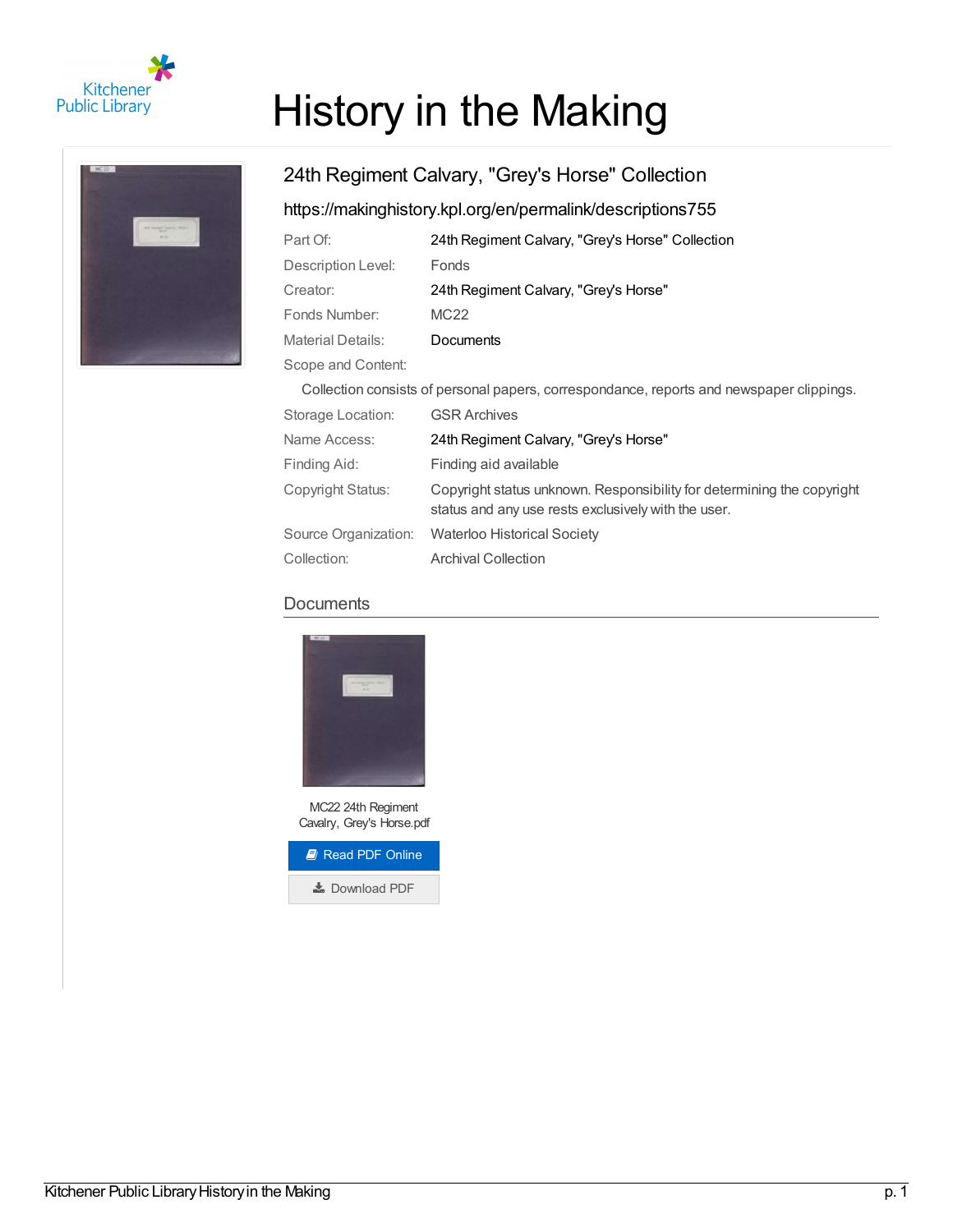# Aaron Eby and Matilda Bowers Eby Collection



#### <https://makinghistory.kpl.org/en/permalink/descriptions818>

| Part Of:                 | Aaron Eby and Matilda Bowers Eby Collection                                                                                   |
|--------------------------|-------------------------------------------------------------------------------------------------------------------------------|
| Description Level:       | Fonds                                                                                                                         |
| Creator:                 | Eby, Aaron                                                                                                                    |
|                          | Bowers Eby, Matilda                                                                                                           |
| Fonds Number:            | <b>MC87</b>                                                                                                                   |
| <b>Material Details:</b> | <b>Documents</b>                                                                                                              |
| Scope and Content:       |                                                                                                                               |
|                          | Collection consists of personal papers, correspondance, reports and newspaper clippings.                                      |
| Storage Location:        | <b>GSR Archives</b>                                                                                                           |
| Name Access:             | Eby, Aaron                                                                                                                    |
|                          | Bowers Eby, Matilda                                                                                                           |
| Finding Aid:             | Finding aid available                                                                                                         |
| Copyright Status:        | Copyright status unknown. Responsibility for determining the copyright<br>status and any use rests exclusively with the user. |
| Source Organization:     | Kitchener Public Library                                                                                                      |

Collection: Archival Collection





## Abbott, Augustus

| Part Of:                    | Soldier Information Cards - World War One |
|-----------------------------|-------------------------------------------|
| Description Level:          | ltem                                      |
| Accession Number: WW1 A 001 |                                           |
| Material Details:           | Cards                                     |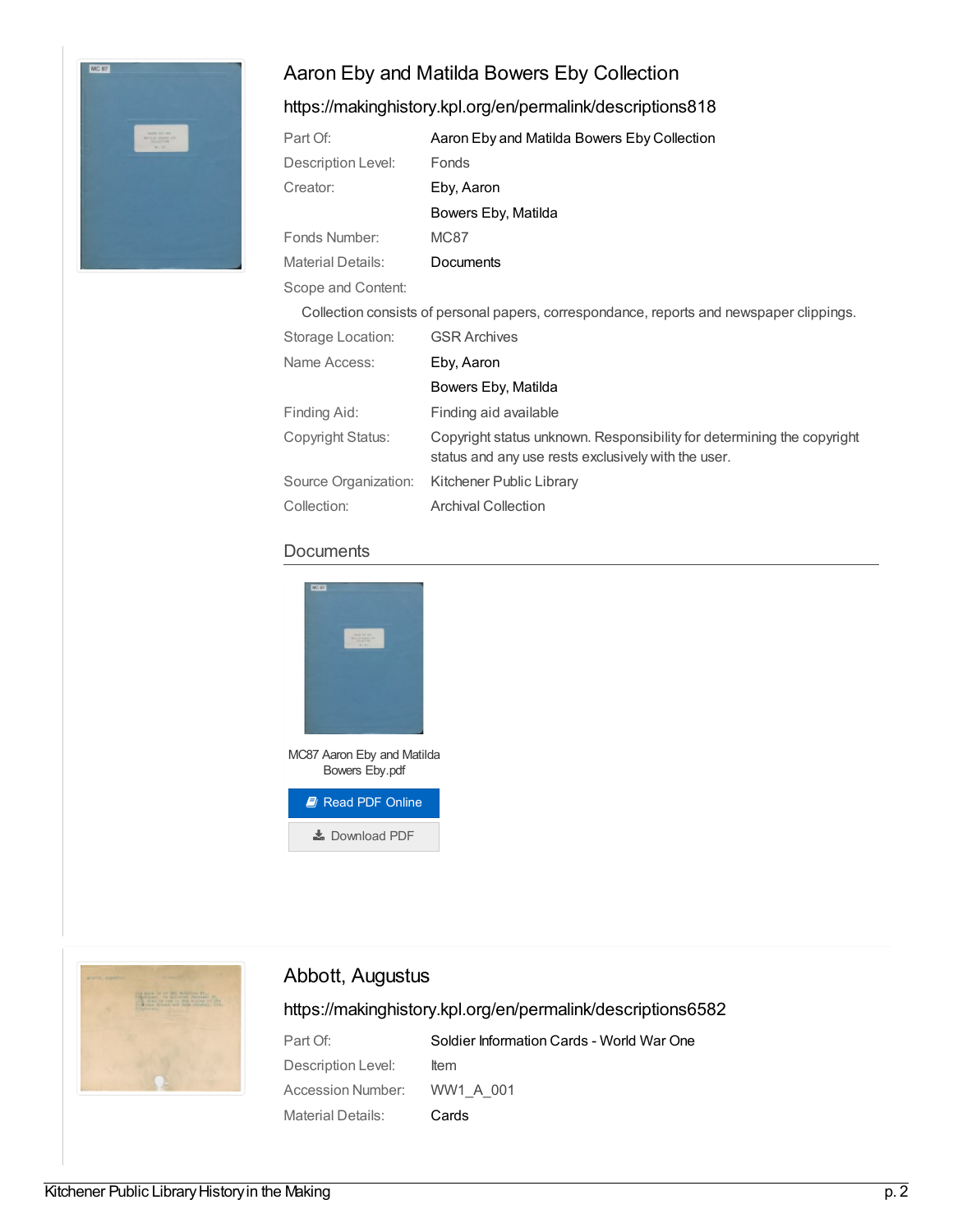| <b>Physical Description:</b> | 5.5 cm (W) X 8.9 cm (H)                                                                                                                                                                                                              |
|------------------------------|--------------------------------------------------------------------------------------------------------------------------------------------------------------------------------------------------------------------------------------|
|                              | 6.2 cm (W) X 10.1 cm (H) with mat/border                                                                                                                                                                                             |
| Language:                    | English                                                                                                                                                                                                                              |
| Date Range:                  | 1919-1921                                                                                                                                                                                                                            |
| Citation:                    | Kitchener Public Library - Soldier Information Card Collection - World<br>War One                                                                                                                                                    |
| Scope and Content:           |                                                                                                                                                                                                                                      |
| County.                      | A white index card containing the name, rank and military history of a soldier of Waterloo                                                                                                                                           |
| Storage Location:            | SIC WWI Box 1                                                                                                                                                                                                                        |
| Name Access:                 | Abbott, Augustus                                                                                                                                                                                                                     |
| <b>Subject Access:</b>       | Military life                                                                                                                                                                                                                        |
|                              | Soldiers                                                                                                                                                                                                                             |
|                              | World War One, 1914-1918                                                                                                                                                                                                             |
|                              | Williams, Greene and Rome Company (Kitchener, Ont.)                                                                                                                                                                                  |
| Place:                       | City of London, England, United Kingdom [Birthplace]                                                                                                                                                                                 |
|                              | Kitchener, Ontario, Canada [Place of enlistment]                                                                                                                                                                                     |
| Geographic Access:           | London, England                                                                                                                                                                                                                      |
|                              | Kitchener, Ontario                                                                                                                                                                                                                   |
| Notes:                       | Augustus Abbott was born in London, England on 27 March 1876. He<br>was married to Florence Abbott. August and Florence emigrated to<br>Canada from England, with their children, Augustus, George, Arthur and<br>Florence, in 1905. |
| Copyright Status:            | Public domain: Copyright has expired according to Canadian law. No<br>restrictions on use.                                                                                                                                           |
| Reproductions:               | If you would like to obtain a digital or print copy of this image, please see<br>KPL's Photographic Reproduction Policy at<br>http://www.kpl.org/localhistory/photographs                                                            |
| Source Organization:         | Kitchener Public Library                                                                                                                                                                                                             |
| Collection:                  | Soldier Information Cards - World War One                                                                                                                                                                                            |
| Transcription:               |                                                                                                                                                                                                                                      |
| Abbott, Augustus             |                                                                                                                                                                                                                                      |

Private.

His home is at 205 Waterloo St. Kitchener. He enlisted February 27, 1916 when he was in the employ of Williams Greene and Rome Company, Ltd., Kitchener.

#### **Documents**



WW1\_A\_001.pdf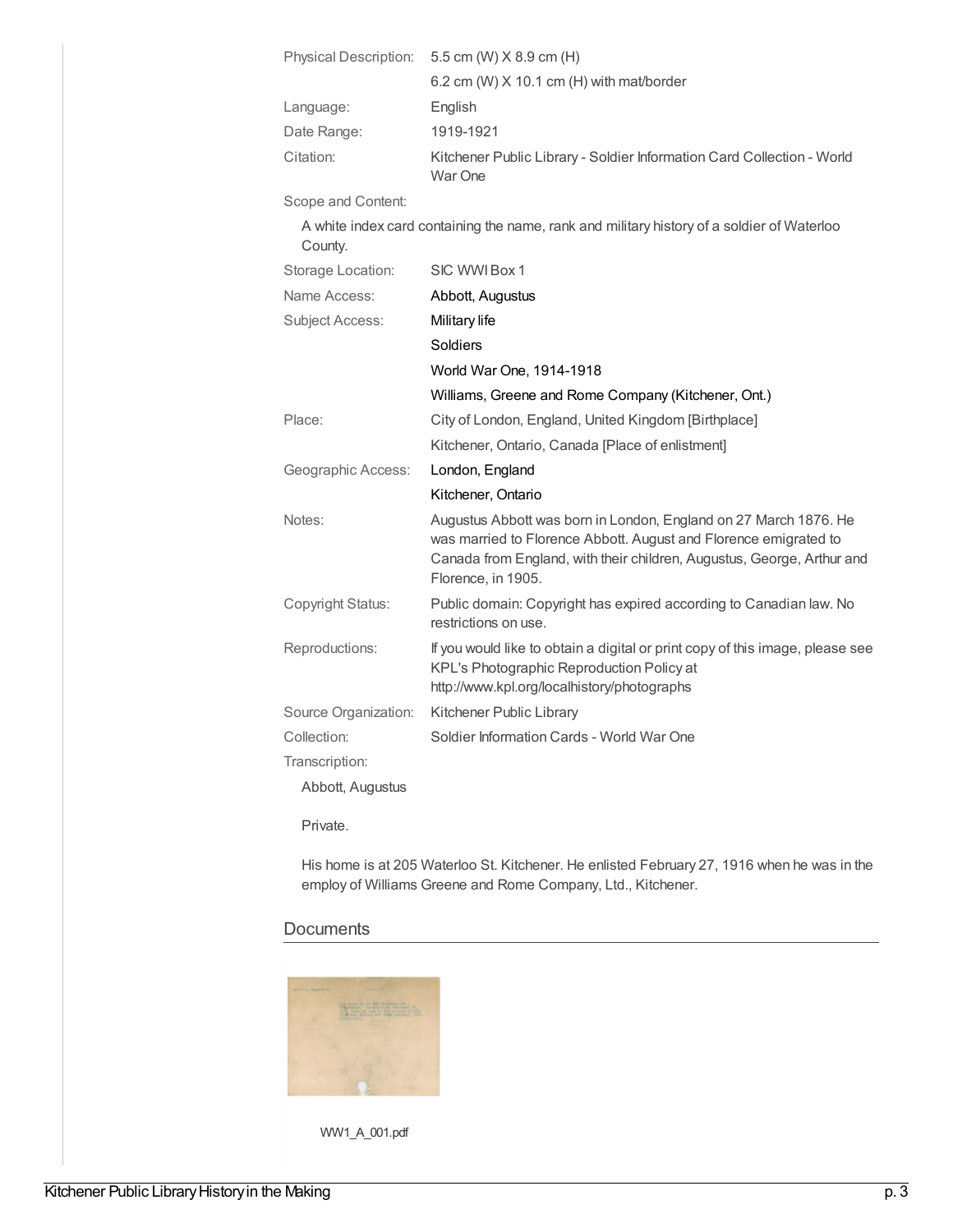



# Abbott, G.

| Part Of:                  | Soldier Information Cards - World War One                                                                                                                                 |
|---------------------------|---------------------------------------------------------------------------------------------------------------------------------------------------------------------------|
| Description Level:        | ltem                                                                                                                                                                      |
| Accession Number:         | WW1 A 002                                                                                                                                                                 |
| <b>Material Details:</b>  | Cards                                                                                                                                                                     |
| Physical Description:     | 5.5 cm (W) X 8.9 cm (H)                                                                                                                                                   |
|                           | 6.2 cm (W) X 10.1 cm (H) with mat/border                                                                                                                                  |
| Language:                 | English                                                                                                                                                                   |
| Date Range:               | 1919-1921                                                                                                                                                                 |
| Citation:                 | Kitchener Public Library - Soldier Information Card Collection - World<br>War One                                                                                         |
| Scope and Content:        |                                                                                                                                                                           |
| County.                   | A white index card containing the name, rank and military history of a soldier of Waterloo                                                                                |
| Storage Location:         | SIC WWI Box 1                                                                                                                                                             |
| Name Access:              | Abbott, G.                                                                                                                                                                |
| <b>Subject Access:</b>    | Military life                                                                                                                                                             |
|                           | Soldiers                                                                                                                                                                  |
|                           | World War One, 1914-1918                                                                                                                                                  |
| Place:                    | Kitchener, Ontario, Canada [Place of enlistment.]                                                                                                                         |
| Geographic Access:        | Kitchener, Ontario                                                                                                                                                        |
| Notes:                    | This might be a duplicate card for George Abbott, son of Augustus and<br>Florence Abbott of Kitchener, Ontario (local identifier WWI_A_003).                              |
| Copyright Status:         | Public domain: Copyright has expired according to Canadian law. No<br>restrictions on use.                                                                                |
| Reproductions:            | If you would like to obtain a digital or print copy of this image, please see<br>KPL's Photographic Reproduction Policy at<br>http://www.kpl.org/localhistory/photographs |
| Source Organization:      | Kitchener Public Library                                                                                                                                                  |
| Collection:               | Soldier Information Cards - World War One                                                                                                                                 |
| Transcription:            |                                                                                                                                                                           |
| Abbott, G.                |                                                                                                                                                                           |
| Private.                  |                                                                                                                                                                           |
| He enlisted at Kitchener. |                                                                                                                                                                           |
| <b>Documents</b>          |                                                                                                                                                                           |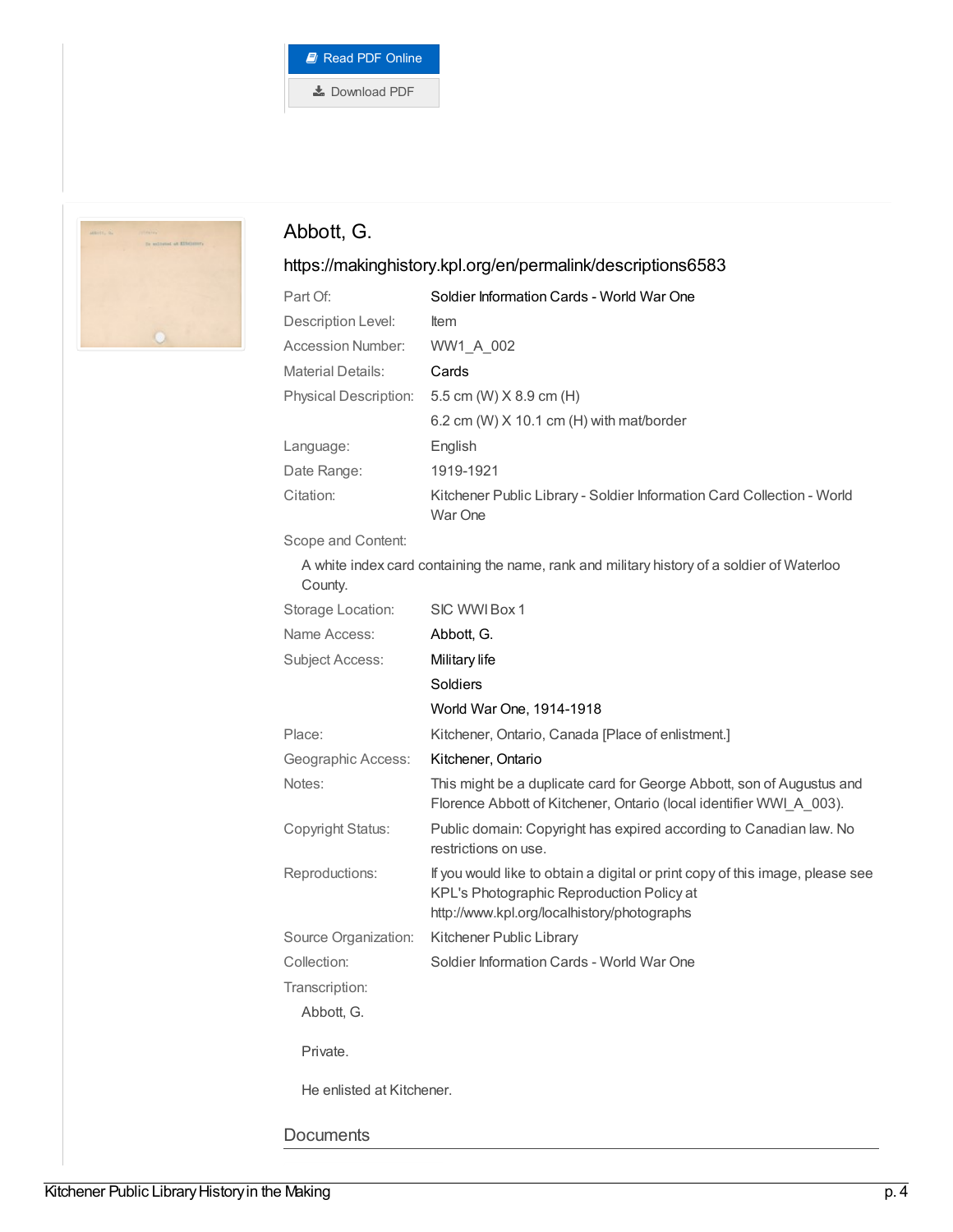



# Abbott, George Joseph

# <https://makinghistory.kpl.org/en/permalink/descriptions6579>

| Part Of:                 | Soldier Information Cards - World War One                                                  |
|--------------------------|--------------------------------------------------------------------------------------------|
| Description Level:       | <b>Item</b>                                                                                |
| <b>Accession Number:</b> | WW1_A_003                                                                                  |
| <b>Material Details:</b> | Cards                                                                                      |
|                          | Physical Description: 5.5 cm (W) X 8.9 cm (H)                                              |
|                          | 6.2 cm (W) $X$ 10.1 cm (H) with mat/border                                                 |
| Language:                | English                                                                                    |
| Date Range:              | 1919-1921                                                                                  |
| Citation:                | Kitchener Public Library - Soldier Information Card Collection - World<br>War One          |
| Scope and Content:       |                                                                                            |
| County.                  | A white index card containing the name, rank and military history of a soldier of Waterloo |
| Storage Location:        | SIC WW1 Box 1                                                                              |
| Name Access:             | Abbott, George Joseph                                                                      |
|                          | Abbott, Augustus                                                                           |
|                          | Yanke, Luella Alfrieda                                                                     |
|                          | Yanke, Henry                                                                               |
|                          | Graf, Anna                                                                                 |
|                          | Baird, Florence                                                                            |
|                          | Ringle, Leona                                                                              |

Subject Access: [Military](https://makinghistory.kpl.org/en/list?q=topic%253a%2522Military+life%2522&p=1&ps=&sort=title_sort+asc) life

[Soldiers](https://makinghistory.kpl.org/en/list?q=topic%253a%2522Soldiers%2522&p=1&ps=&sort=title_sort+asc)

118th [Battalion](https://makinghistory.kpl.org/en/list?q=topic%253a%2522118th+Battalion%2522&p=1&ps=&sort=title_sort+asc) **[Drummers](https://makinghistory.kpl.org/en/list?q=topic%253a%2522Drummers%2522&p=1&ps=&sort=title_sort+asc)** 

World War One, [1914-1918](https://makinghistory.kpl.org/en/list?q=topic%253a%2522World+War+One%252c+1914-1918%2522&p=1&ps=&sort=title_sort+asc)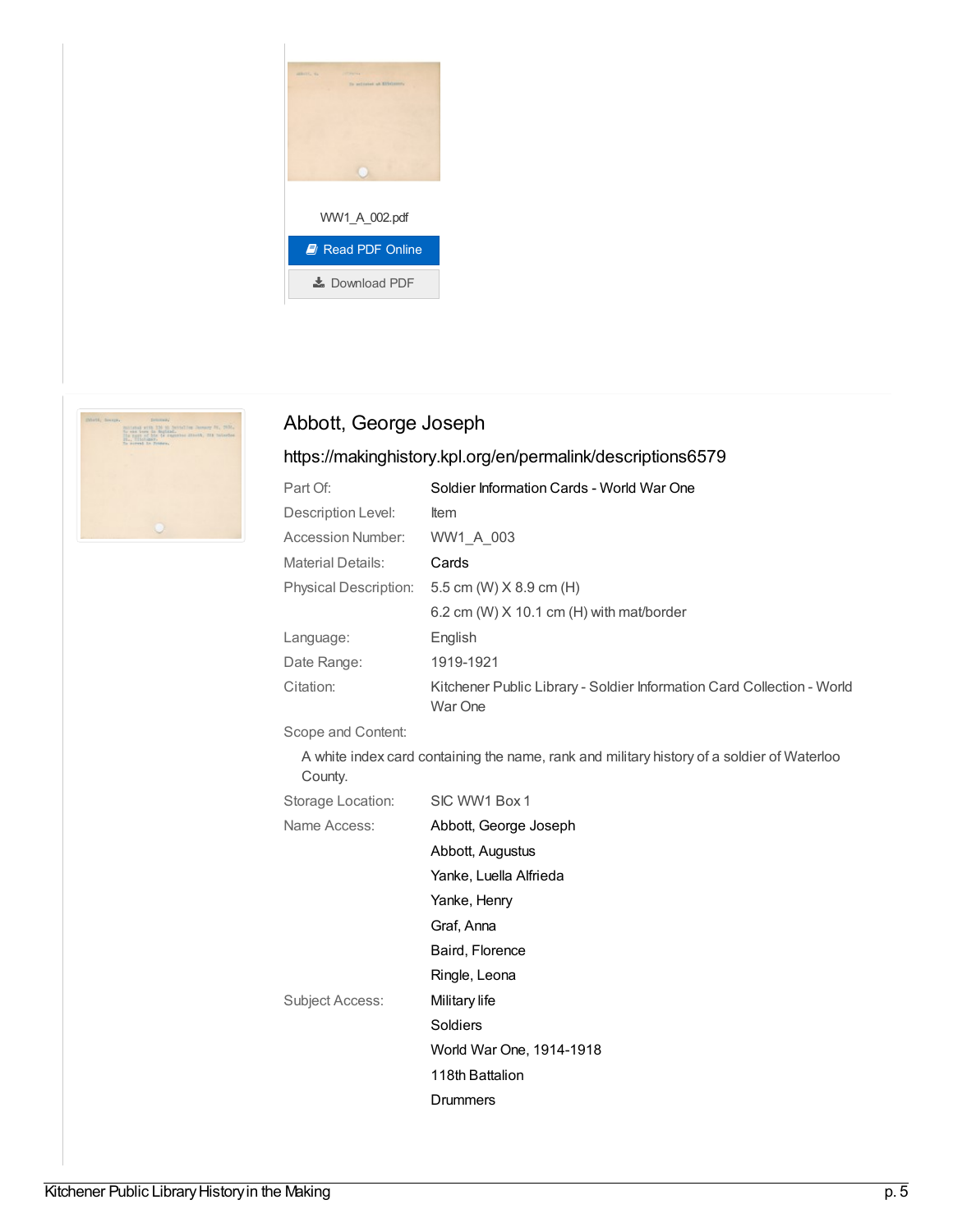| Place:                           | Plaistow, England, United Kingdom [Birthplace]                                                                                                                                                                                                                                                                                                                                                                                                                 |
|----------------------------------|----------------------------------------------------------------------------------------------------------------------------------------------------------------------------------------------------------------------------------------------------------------------------------------------------------------------------------------------------------------------------------------------------------------------------------------------------------------|
|                                  | Republic of France, France, France [Place of military service]                                                                                                                                                                                                                                                                                                                                                                                                 |
|                                  | Kitchener, Ontario, Canada [Place of enlistment, residence and<br>marriage]                                                                                                                                                                                                                                                                                                                                                                                    |
| Geographic Access:               | Plaistow, England                                                                                                                                                                                                                                                                                                                                                                                                                                              |
|                                  | France                                                                                                                                                                                                                                                                                                                                                                                                                                                         |
|                                  | Kitchener, Ontario                                                                                                                                                                                                                                                                                                                                                                                                                                             |
| Notes:                           | According to the 1901 England census, George Joseph Abbott was the<br>son of Augustus Abbott and Florence Baird. He was born in Plaistow,<br>Essex, England on 20 May 1898.                                                                                                                                                                                                                                                                                    |
|                                  | He married Luella Alfrieda Yanke on 1 November 1922. At the time of his<br>marriage, George lived at 205 Waterloo Street in Kitchener and was a<br>rubber worker. Luella, a factory hand, aged 24, lived at 118 Waterloo<br>Street, Kitchener and was the daughter of Henry Yanke and Anna Graf.<br>The witness to the marriage was Leona Ringle, of 113 Edward Street,<br>Kitchener. Both George and Luella gave their religious denomination as<br>Lutheran. |
| <b>Copyright Status:</b>         | Public domain: Copyright has expired according to Canadian law. No<br>restrictions on use.                                                                                                                                                                                                                                                                                                                                                                     |
| Reproductions:                   | If you would like to obtain a digital or print copy of this image, please see<br>KPL's Photographic Reproduction Policy at<br>http://www.kpl.org/localhistory/photographs                                                                                                                                                                                                                                                                                      |
| Source Organization:             | Kitchener Public Library                                                                                                                                                                                                                                                                                                                                                                                                                                       |
| Collection:                      | Soldier Information Cards - World War One                                                                                                                                                                                                                                                                                                                                                                                                                      |
| Transcription:<br>Abbott, George |                                                                                                                                                                                                                                                                                                                                                                                                                                                                |
| Drummer.                         |                                                                                                                                                                                                                                                                                                                                                                                                                                                                |
|                                  | Enlisted with the 118th Battalion on January 26, 1916.                                                                                                                                                                                                                                                                                                                                                                                                         |
| He was born in England.          |                                                                                                                                                                                                                                                                                                                                                                                                                                                                |
|                                  | His next of kin is Augustus Abbott, 205 Waterloo St., Kitchener.                                                                                                                                                                                                                                                                                                                                                                                               |
| He served in France.             |                                                                                                                                                                                                                                                                                                                                                                                                                                                                |
|                                  |                                                                                                                                                                                                                                                                                                                                                                                                                                                                |

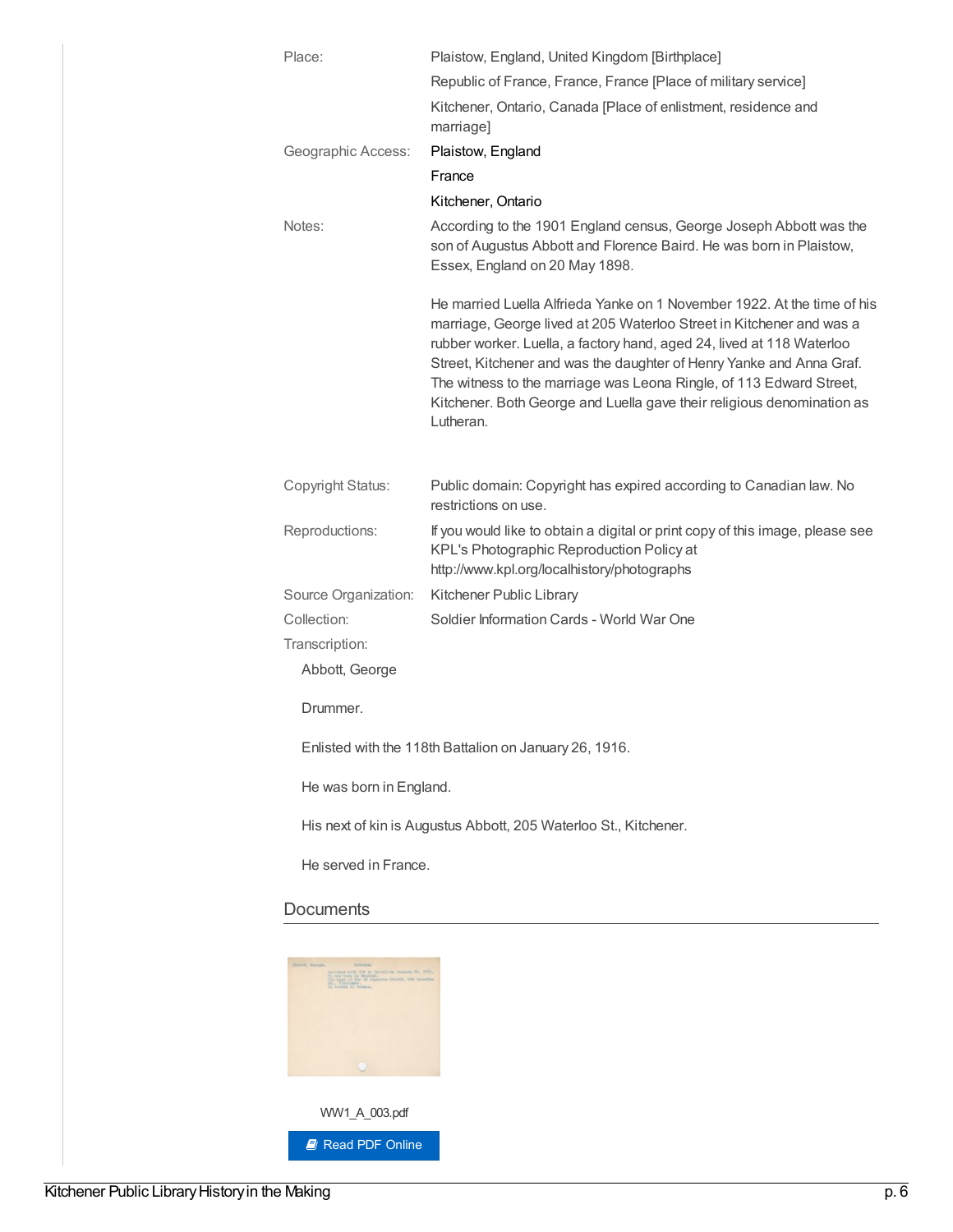

# Abbott, James

## <https://makinghistory.kpl.org/en/permalink/descriptions6580>

| Part Of:                     | Soldier Information Cards - World War One                                         |
|------------------------------|-----------------------------------------------------------------------------------|
| Description Level:           | <b>Item</b>                                                                       |
| Accession Number:            | WW1 A 004                                                                         |
| <b>Material Details:</b>     | Cards                                                                             |
| <b>Physical Description:</b> | 5.5 cm (W) X 8.9 cm (H)                                                           |
|                              | 6.2 cm (W) $X$ 10.1 cm (H) with mat/border                                        |
| Language:                    | English                                                                           |
| Date Range:                  | 1919-1921                                                                         |
| Citation:                    | Kitchener Public Library - Soldier Information Card Collection - World<br>War One |

#### Scope and Content:

A white index card containing the name, rank and military history of a soldier of Waterloo County.

| Storage Location:      | SIC WW1 Box 1                                                                   |
|------------------------|---------------------------------------------------------------------------------|
| Name Access:           | Abbott, James                                                                   |
| <b>Subject Access:</b> | Military life                                                                   |
|                        | <b>Soldiers</b>                                                                 |
|                        | World War One, 1914-1918                                                        |
|                        | Canadian Army Medical Corps                                                     |
| Place:                 | Arrondissement du Havre, Haute-Normandie, France [Place of military<br>servicel |
|                        | Hespeler, Ontario, Canada [Residence]                                           |
|                        | Strathroy, Ontario, Canada [Residence and burial place]                         |
|                        | Ceatharlach, Carlow, Ireland [Birthplace]                                       |
| Geographic Access:     | Arrondissement du Havre, Haute-Normandie, France                                |
|                        | Hespeler, Ontario                                                               |
|                        | Strathroy, Ontario                                                              |
|                        | Ceatharlach, Carlow, Ireland                                                    |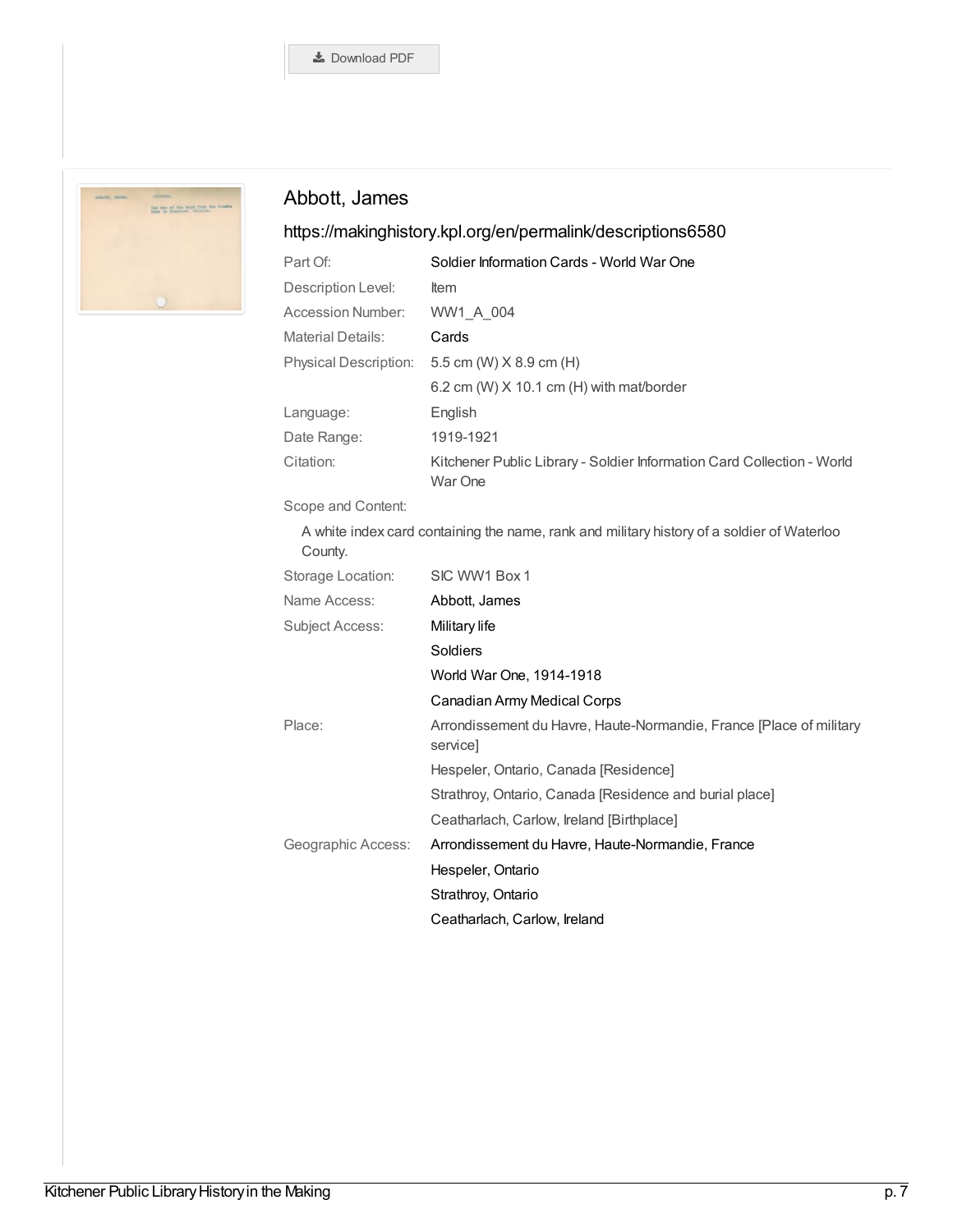| Notes:               | Private James Abbott, Service No. 528517                                                                                                                                                                                                                                                                                                                                                    |
|----------------------|---------------------------------------------------------------------------------------------------------------------------------------------------------------------------------------------------------------------------------------------------------------------------------------------------------------------------------------------------------------------------------------------|
|                      | Born in Carlow Ireland, James later resided at the Coombe Home in<br>Hespeler, Ontario. He was a 22 year old student in Strathroy when he<br>enlisted with the Number 2 Field Artillery Depot on 19 Jan 1916 at<br>London Ontario. His next of kin was shown as Mrs. Emily Shepherd,<br>sister, 56 Scollard Street, Toronto, ON on his attestation paper.                                   |
|                      | He served in the Canadian Army Medical Corps at the CAMC Hospital at<br>Havre, France. There, he became ill and was invalided to England with<br>appendicitis. He returned to Canada and was discharged on 15 May<br>1919. James died on 26 May 1922 at the Byron Sanitarium. His death<br>was attributed to a 'lingering illness' from the war. He is buried in the<br>Strathroy Cemetery. |
| Copyright Status:    | Public domain: Copyright has expired according to Canadian law. No<br>restrictions on use.                                                                                                                                                                                                                                                                                                  |
| Reproductions:       | If you would like to obtain a digital or print copy of this image, please see<br>KPL's Photographic Reproduction Policy at<br>http://www.kpl.org/localhistory/photographs                                                                                                                                                                                                                   |
| Source Organization: | Kitchener Public Library                                                                                                                                                                                                                                                                                                                                                                    |
| Collection:          | Soldier Information Cards - World War One                                                                                                                                                                                                                                                                                                                                                   |
| Transcription:       |                                                                                                                                                                                                                                                                                                                                                                                             |
| Abbott, James        |                                                                                                                                                                                                                                                                                                                                                                                             |
| Private              |                                                                                                                                                                                                                                                                                                                                                                                             |

Was one of the boys from the Coombe Home in Hespeler, Ontario.

#### **Documents**



# Abbott, W. A.

<https://makinghistory.kpl.org/en/permalink/descriptions6581>

Part Of: Soldier [Information](https://makinghistory.kpl.org/en/list?q=setName%253a%2522Soldier+Information+Cards+-+World+War+One%2522&p=1&ps=&sort=title_sort+asc) Cards - World War One Description Level: Item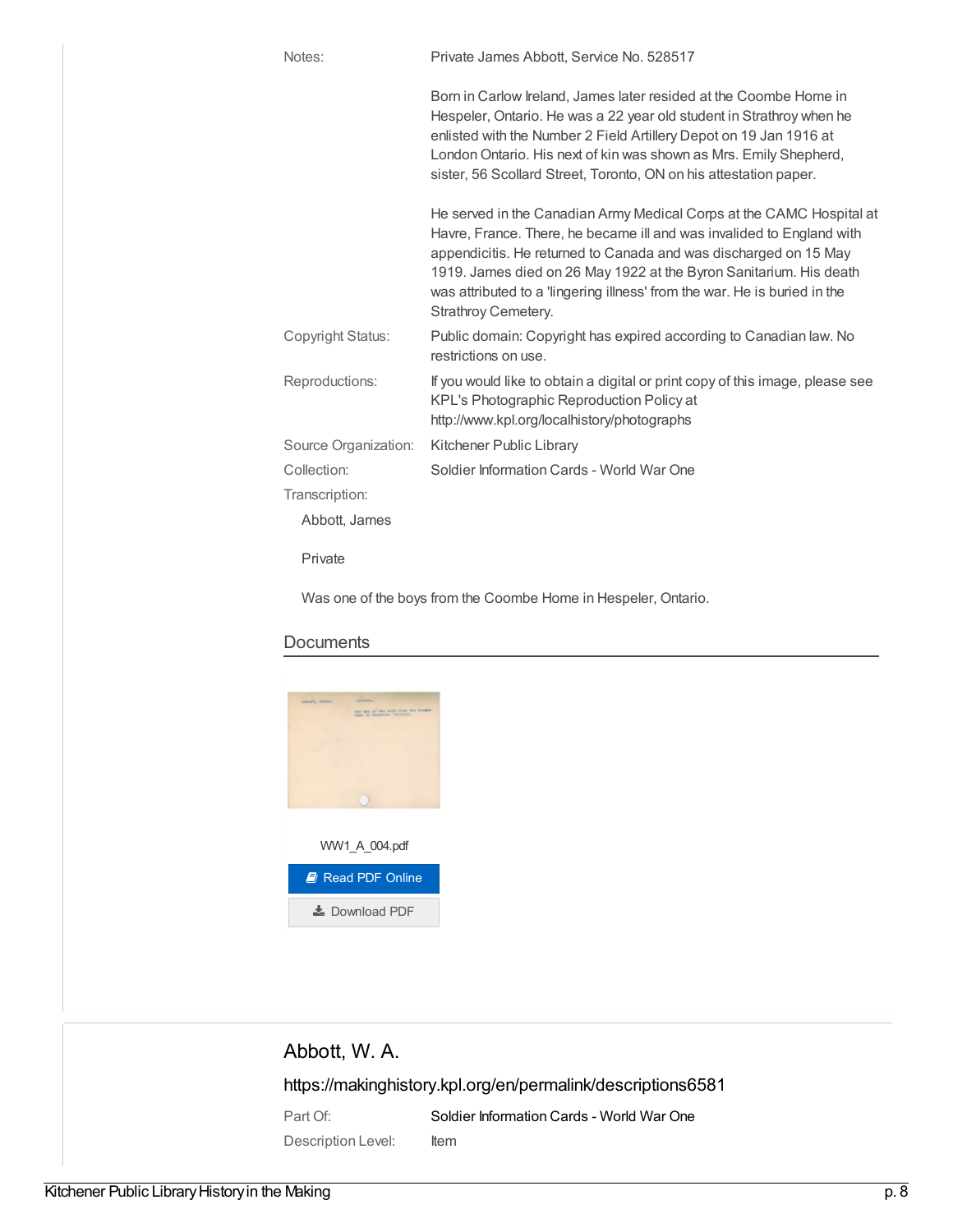

| Accession Number:        | WW1 A 005                                                                         |
|--------------------------|-----------------------------------------------------------------------------------|
| <b>Material Details:</b> | Cards                                                                             |
|                          | Physical Description: 5.5 cm (W) X 8.9 cm (H)                                     |
|                          | 6.2 cm (W) $X$ 10.1 cm (H) with mat/border                                        |
| Language:                | English                                                                           |
| Date Range:              | 1919-1921                                                                         |
| Citation:                | Kitchener Public Library - Soldier Information Card Collection - World<br>War One |

#### Scope and Content:

A white index card containing the name, rank and military history of a soldier of Waterloo County. Storage Location: SIC WWIBox 1 Name Access: [Abbott,](https://makinghistory.kpl.org/en/list?q=name%253a%2522Abbott%252c+W.+A.%2522&p=1&ps=&sort=title_sort+asc) W. A. Abbott, [Augustus](https://makinghistory.kpl.org/en/list?q=name%253a%2522Abbott%252c+Augustus+William%2522&p=1&ps=&sort=title_sort+asc) William Subject Access: [Military](https://makinghistory.kpl.org/en/list?q=topic%253a%2522Military+life%2522&p=1&ps=&sort=title_sort+asc) life [Soldiers](https://makinghistory.kpl.org/en/list?q=topic%253a%2522Soldiers%2522&p=1&ps=&sort=title_sort+asc) World War One, [1914-1918](https://makinghistory.kpl.org/en/list?q=topic%253a%2522World+War+One%252c+1914-1918%2522&p=1&ps=&sort=title_sort+asc) Place: Kitchener, Ontario, Canada [Place of enlistment] Geographic Access: [Kitchener,](https://makinghistory.kpl.org/en/list?q=place%253a%2522Kitchener%252c+Ontario%2522&p=1&ps=&sort=title_sort+asc) Ontario Notes: It is believed that W.A. Abbott named in this card might be Augustus William Abbott, son of George and Florence Abbott of Kitchener. Copyright Status: Public domain: Copyright has expired according to Canadian law. No restrictions on use. Reproductions: If you would like to obtain a digital or print copy of this image, please see KPL's Photographic Reproduction Policy at http://www.kpl.org/localhistory/photographs Source Organization: Kitchener Public Library Collection: Soldier Information Cards - World War One Transcription: Abbott, W. A. Private He enlisted at Kitchener.

#### **Documents**

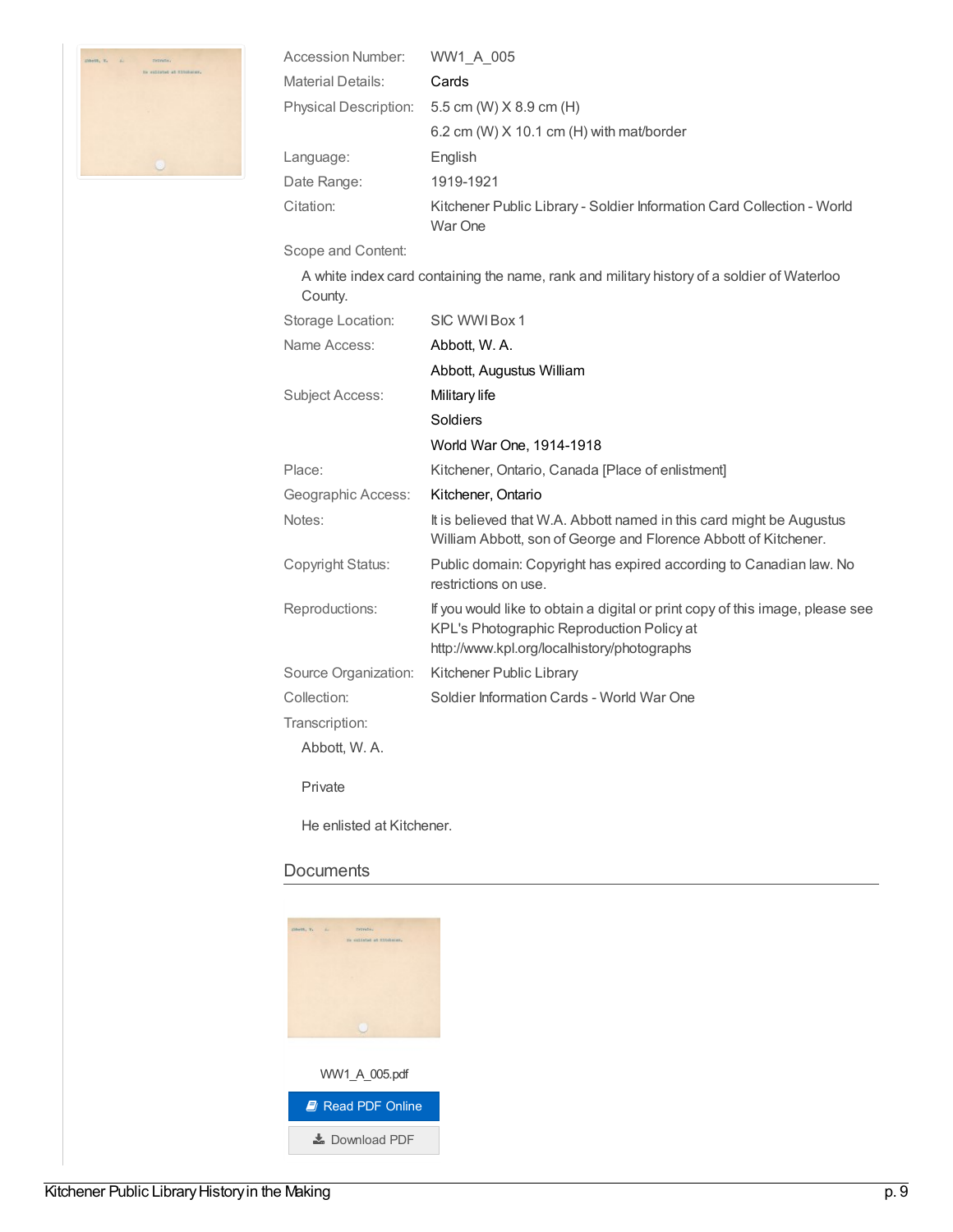

# Ableson, Fenton Silvester

# <https://makinghistory.kpl.org/en/permalink/descriptions6591>

| Part Of:                     | Soldier Information Cards - World War One                                         |
|------------------------------|-----------------------------------------------------------------------------------|
| Description Level:           | <b>Item</b>                                                                       |
| <b>Accession Number:</b>     | WW1 A 006                                                                         |
| <b>Material Details:</b>     | Cards                                                                             |
| <b>Physical Description:</b> | 20.6 cm (W) X 15.5 cm (H)                                                         |
|                              | 30.7 cm (W) $X$ 25.5 cm (H) with mat/border                                       |
| Language:                    | English                                                                           |
| Date Range:                  | 1919-1921                                                                         |
| Citation:                    | Kitchener Public Library - Soldier Information Card Collection - World<br>War One |

Scope and Content:

A white index card containing the name, rank and military history of a soldier of Waterloo County.

| Storage Location:  | SIC WW1 Box 1                                                       |
|--------------------|---------------------------------------------------------------------|
| Name Access:       | Ableson, Fenton Silvester                                           |
|                    | Ableson, Myrtle                                                     |
|                    | Cooper, Myrtle Martha                                               |
|                    | Ableson, Robert F.                                                  |
|                    | Cunningham, Elizabeth Ann                                           |
|                    | Ableson, Fenton Huron                                               |
| Subject Access:    | Military life                                                       |
|                    | Soldiers                                                            |
|                    | World War One, 1914-1918                                            |
|                    | 111th Battalion                                                     |
| Place:             | Caledon, Ontario, Canada [Birthplace]                               |
|                    | Cambridge, Ontario, Canada [Place of burial]                        |
|                    | Galt, Ontario, Canada [Place of enlistment, marriage and residence] |
| Geographic Access: | Caledon, Ontario                                                    |
|                    | Cambridge, Ontario                                                  |
|                    | Galt, Ontario                                                       |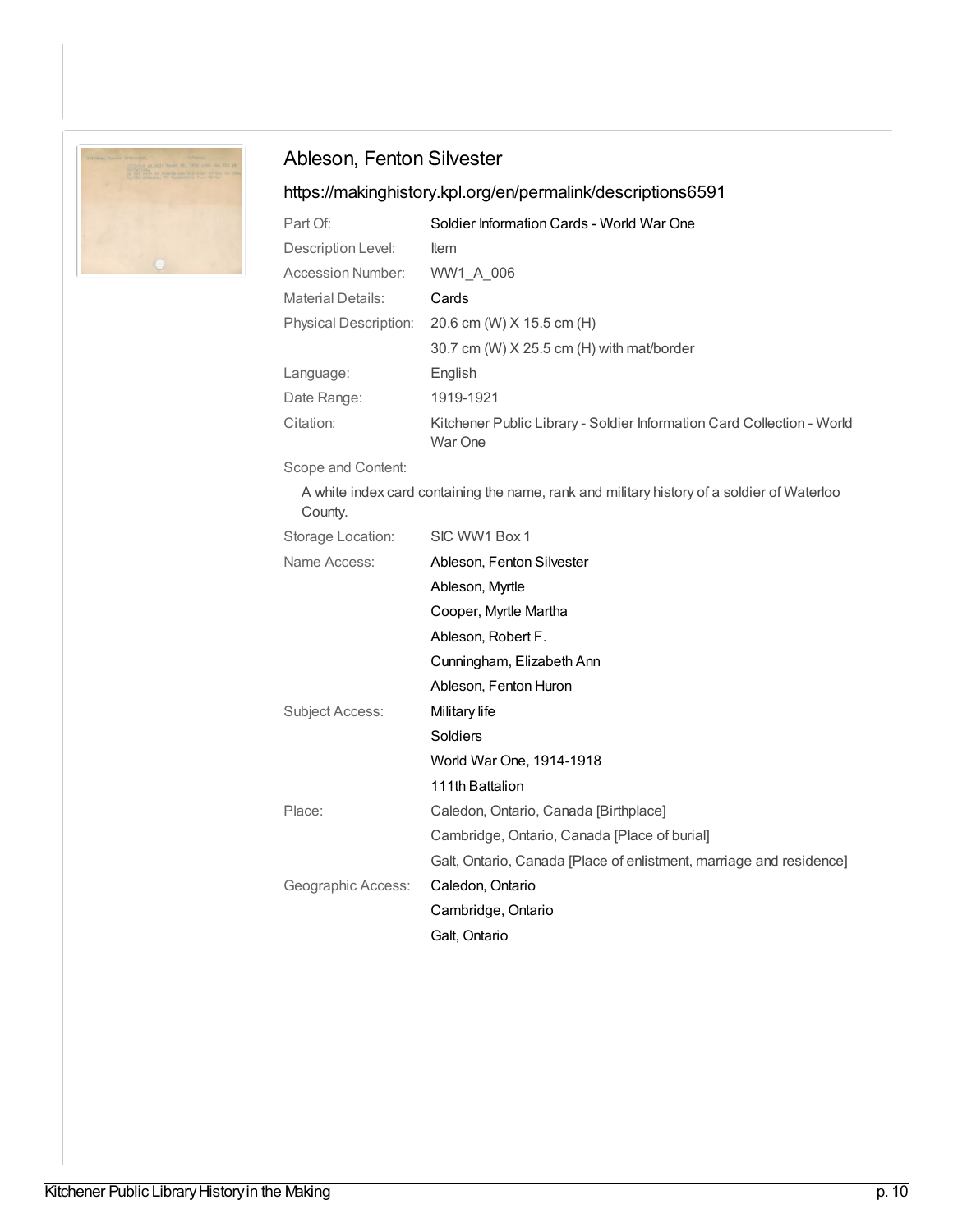| Notes:                    | Private Fenton Silvester Ableson was born in Caledon, Peel County,<br>Ontario on 31 December 1874. His father was John Preston Ableson, a<br>farmer in Caledon, and his mother was Elizabeth Ann Cunningham. His<br>Ontario Birth Registration gives his name as Fenton Huron Ableson. |
|---------------------------|----------------------------------------------------------------------------------------------------------------------------------------------------------------------------------------------------------------------------------------------------------------------------------------|
|                           | He married Myrtle Martha Cooper (1884-1972) on 18 January 1910 in<br>Galt, Ontario. Their son was Robert F. Ableson (1925-1950).                                                                                                                                                       |
|                           | He is buried Mount View Cemetery, Cambridge, Ontario, with his wife<br>and son. He died on 29 January 1957.                                                                                                                                                                            |
| Copyright Status:         | Public domain: Copyright has expired according to Canadian law. No<br>restrictions on use.                                                                                                                                                                                             |
| Reproductions:            | If you would like to obtain a digital or print copy of this image, please see<br>KPL's Photographic Reproduction Policy at<br>http://www.kpl.org/localhistory/photographs                                                                                                              |
| Source Organization:      | Kitchener Public Library                                                                                                                                                                                                                                                               |
| Collection:               | Soldier Information Cards - World War One                                                                                                                                                                                                                                              |
| Transcription:            |                                                                                                                                                                                                                                                                                        |
| Ableson, Fenton Silvester |                                                                                                                                                                                                                                                                                        |
| Private.                  |                                                                                                                                                                                                                                                                                        |

Enlisted at Galt March 26, 1916 with the 111th Battalion.

He was born in Canada and his next of kin is Mrs. Myrtle Ableson, 10 Concession St., Galt.

#### **Documents**





# Adair, Alexander Campbell

| Part Of:           | Soldier Information Cards - World War One |
|--------------------|-------------------------------------------|
| Description Level: | ltem                                      |
| Accession Number:  | WW1 A 007                                 |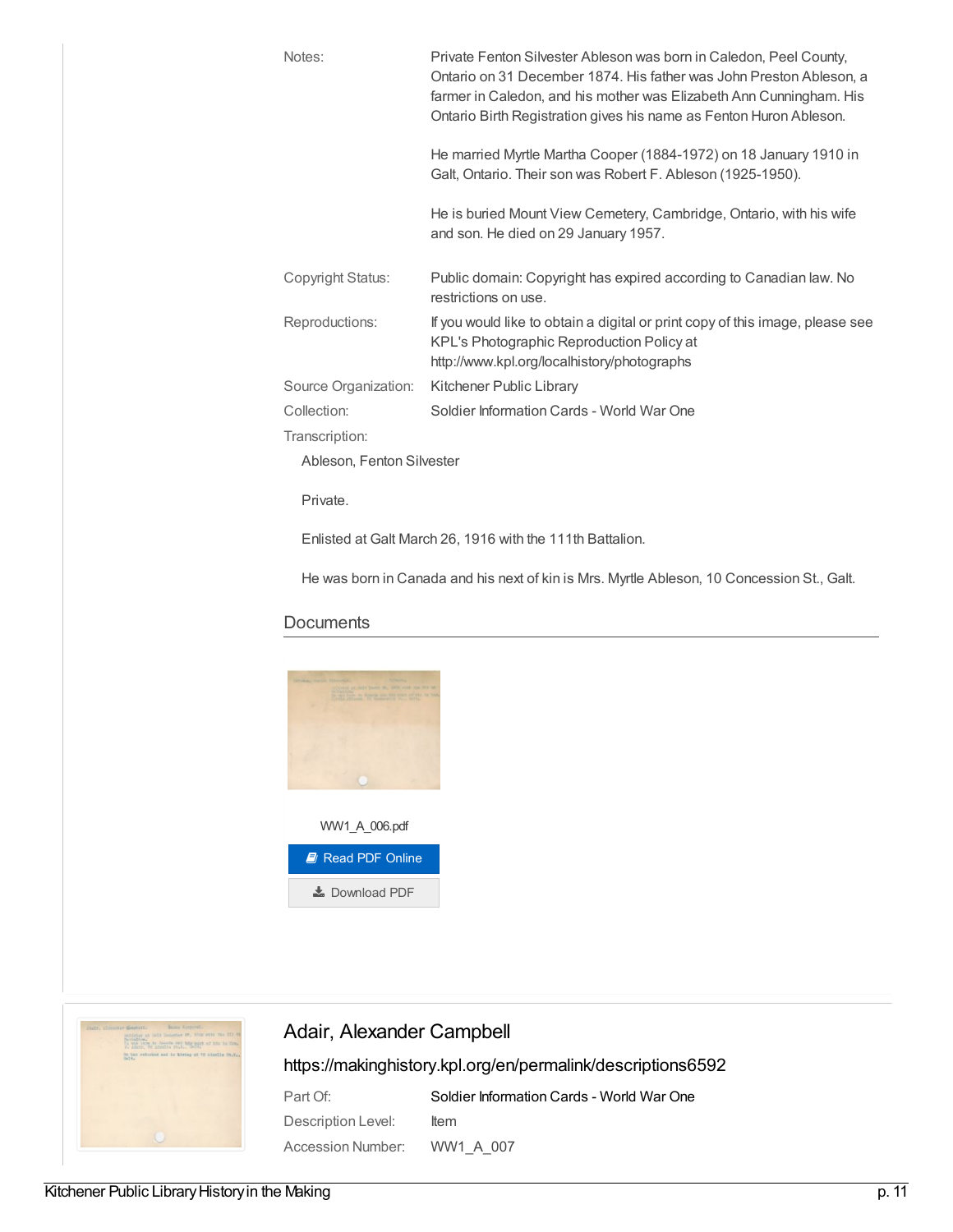| <b>Material Details:</b> | Cards                                                                                                                                                                     |
|--------------------------|---------------------------------------------------------------------------------------------------------------------------------------------------------------------------|
| Physical Description:    | 20.6 cm (W) X 15.5 cm (H)                                                                                                                                                 |
|                          | 30.7 cm (W) X 25.5 cm (H) with mat/border                                                                                                                                 |
| Language:                | English                                                                                                                                                                   |
| Date Range:              | 1919-1921                                                                                                                                                                 |
| Citation:                | Kitchener Public Library - Soldier Information Card Collection - World<br>War One                                                                                         |
| Scope and Content:       |                                                                                                                                                                           |
| County.                  | A white index card containing the name, rank and military history of a soldier of Waterloo                                                                                |
| Storage Location:        | SIC WW1 Box 1                                                                                                                                                             |
| Name Access:             | Adair, Alexander Campbell                                                                                                                                                 |
|                          | Adair, Florence, Adair, Alexander                                                                                                                                         |
|                          | Campbell, Florence                                                                                                                                                        |
|                          | Shortt, Anna                                                                                                                                                              |
|                          | Stahlbaum, Victoria Anna Marie                                                                                                                                            |
| <b>Subject Access:</b>   | Military life                                                                                                                                                             |
|                          | Soldiers                                                                                                                                                                  |
|                          | World War One, 1914-1918                                                                                                                                                  |
|                          | 111th Battalion                                                                                                                                                           |
| Place:                   | City of Royal Oak, Michigan, United States [Place of death]                                                                                                               |
|                          | Stayner, Ontario, Canada [Birthplace]                                                                                                                                     |
|                          | Galt, Ontario, Canada [Place of enlistment, residence and marriage]                                                                                                       |
| Geographic Access:       | Royal Oak, Michigan, United States                                                                                                                                        |
|                          | Stayner, Ontario                                                                                                                                                          |
|                          | Galt, Ontario                                                                                                                                                             |
| Notes:                   | Alexander Adair was born on 28 September 1891 in Stayner, Ontario. He<br>was the son of Alexander Adair, a shoemaker, and Florence Campbell.                              |
|                          | He married Anna Shortt, (nee Victoria Anna Marie Stahlbaum), a widow,<br>on 12 March 1921 in Galt, Ontario.                                                               |
|                          | Alexander died 18 November 1975 in Royal Oak, Michigan, USA.                                                                                                              |
| <b>Copyright Status:</b> | Public domain: Copyright has expired according to Canadian law. No<br>restrictions on use.                                                                                |
| Reproductions:           | If you would like to obtain a digital or print copy of this image, please see<br>KPL's Photographic Reproduction Policy at<br>http://www.kpl.org/localhistory/photographs |
| Source Organization:     | Kitchener Public Library                                                                                                                                                  |
| Collection:              | Soldier Information Cards - World War One                                                                                                                                 |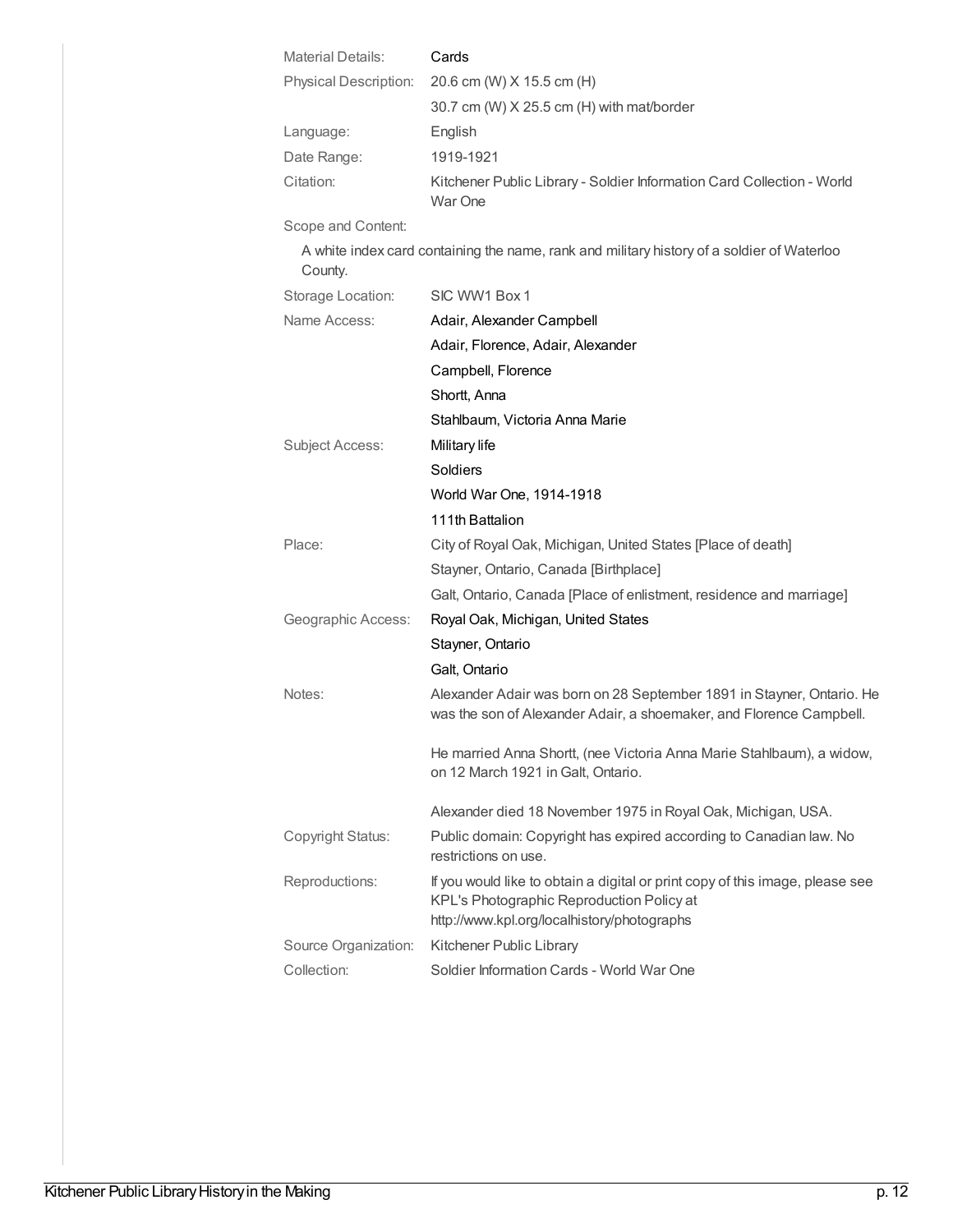Transcription:

Adair, Alexander Campbell

Lance Corporal.

Enlisted at Galt on December 27, 1915 with the 111th Battalion.

He was born in Canada and his next of kin is Mrs. F. Adair, 75 Ainslie St. S., Galt.

He has returned and is living at 75 Ainslie St. S., Galt.

#### **Documents**





### Adair, Nelson

| Part Of:                                                                                              | Soldier Information Cards - World War One                                         |
|-------------------------------------------------------------------------------------------------------|-----------------------------------------------------------------------------------|
| Description Level:                                                                                    | <b>Item</b>                                                                       |
| Accession Number:                                                                                     | WW1 A 008                                                                         |
| <b>Material Details:</b>                                                                              | Cards                                                                             |
| <b>Physical Description:</b>                                                                          | 20.6 cm (W) X 15.5 cm (H)                                                         |
|                                                                                                       | $30.7$ cm (W) $X$ 25.5 cm (H) with mat/border                                     |
| Language:                                                                                             | English                                                                           |
| Date Range:                                                                                           | 1919-1921                                                                         |
| Citation:                                                                                             | Kitchener Public Library - Soldier Information Card Collection - World<br>War One |
| Scope and Content:                                                                                    |                                                                                   |
| A white index card containing the name, rank and military history of a soldier of Waterloo<br>County. |                                                                                   |
| Storage Location:                                                                                     | SIC WW1 Box 1                                                                     |
| Name Access:                                                                                          | Adair, Nelson                                                                     |
|                                                                                                       | Adair, Mrs. Rhode                                                                 |